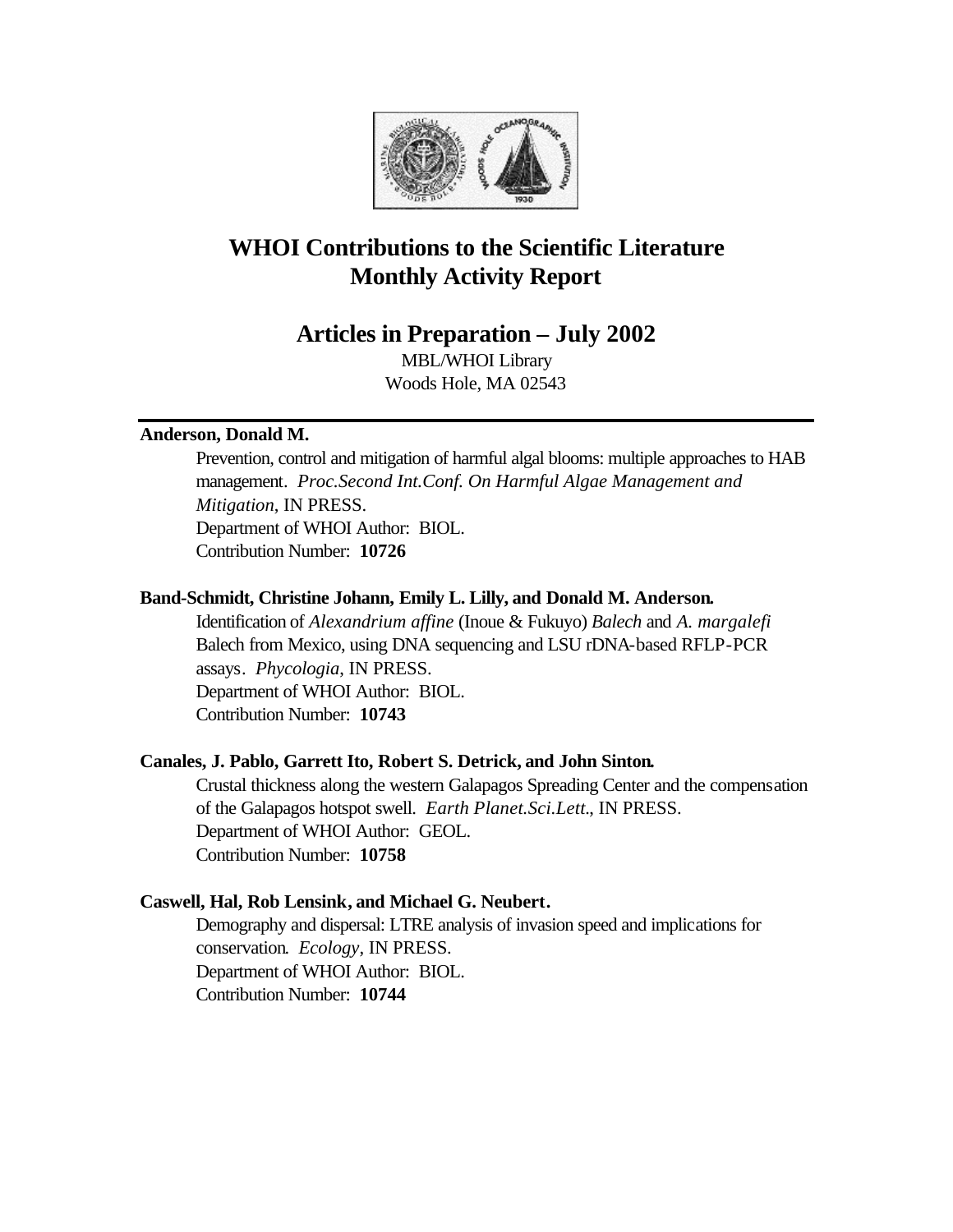# **Eglinton, T. I., G. Eglinton, L. Dupont, E. R. Sholkovitz, D. Montlucon, and C. M. Reddy.**

Composition, age, and provenance of organic matter in NW African dust over the Atlantic Ocean. *Geochem.Geophys.Geosys.*, IN PRESS. Department of WHOI Author: MCG. Contribution Number: **10761**

#### **Francois, R., S. Honjo, R. Krishfield, and S. Manganini.**

Factors controlling the flux of organic carbon to the bathypelagic zone of the ocean. *Global Biogeochem.Cycles*, IN PRESS. Department of WHOI Author: GEOL. Contribution Number: **NONE**

# **Han, Seon and Mark Grosenbaugh.**

Nonlinear free vibration of a cable against a straight obstacle. *ASME Int.Mech.Eng.Congress*, IN PRESS. Department of WHOI Author: AOPE. Contribution Number: **10760**

## **Jian, Houshuo.**

Numerical simulation of the flow field at the scale size of an indivdual copepod. In: *Handbook of Scaling Methods in Aquatic Ecology: Measurement, Analysis, Simulation*. L. J. Seuront and P. G. Strutton, eds., IN PRESS. Department of WHOI Author: AOPE. Contribution Number: **10765**

# **Kleindinst, Judith L. and Donald M. Anderson.**

Internet-based communication tools for dissemination of information on harmful algal blooms (HABS). In: *Proc.Second Int.Conf. On Harmful Algae Management and Mitigation*, IN PRESS. Department of WHOI Author: BIOL. Contribution Number: **10727**

#### **Maguire, Jeff and Paul Segall.**

Imaging of aseismic fault slip transients recorded by dense geodetic networks. *Geophys.J.Int.*, IN PRESS. Department of WHOI Author: GEOL. Contribution Number: **10843**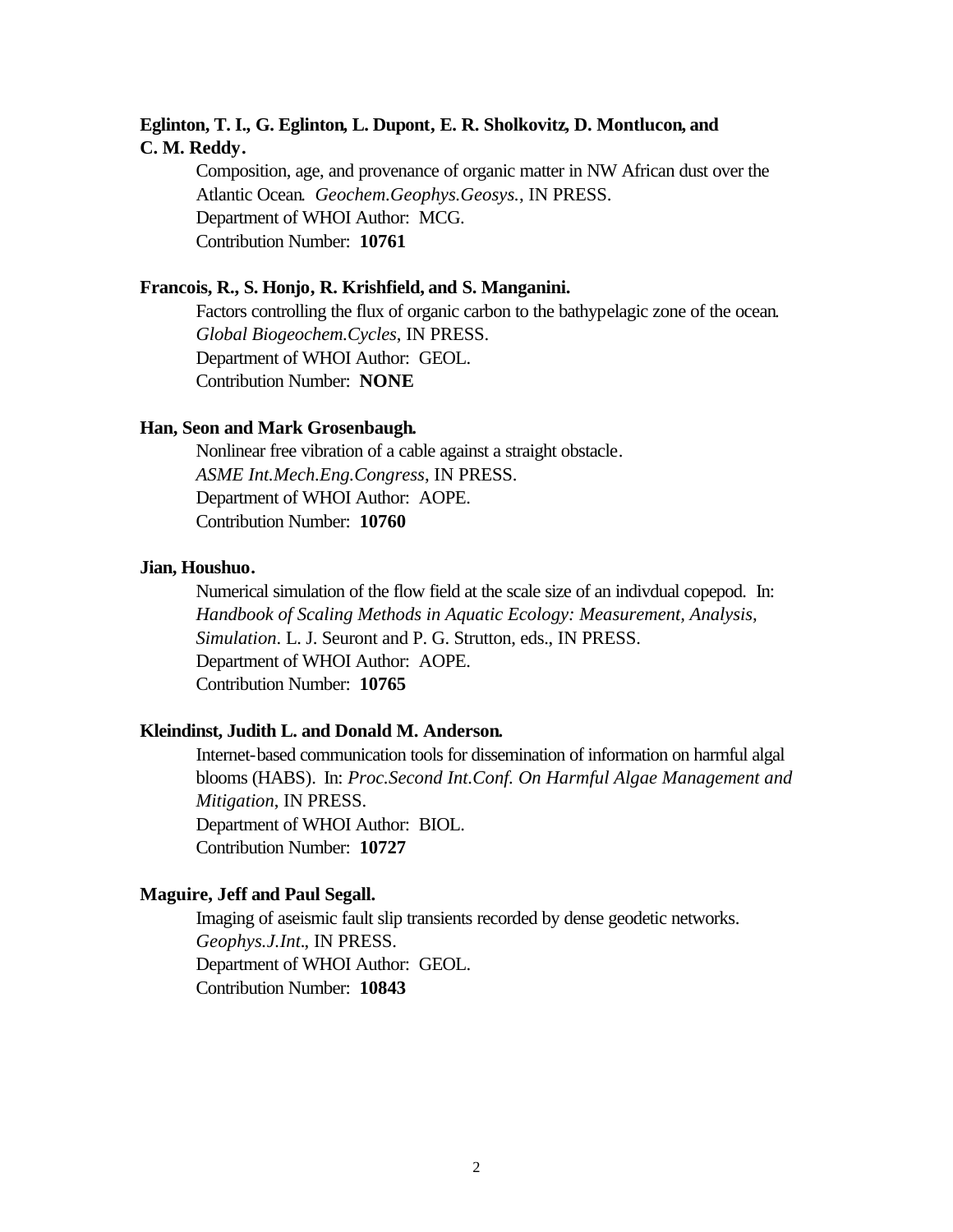## **McGuire, Jeff.**

Immediate foreshock sequences of oceanic transform earthquakes on the East Pacific Rise. *Bull. Seismol. Soc. Am.*, IN PRESS. Department of WHOI Author: GEOL. Contribution Number: **10759**

# **Miller, Patrick J. O.**

Mixed-directionality of killer whale stereotyped calls: A direction-of-movement cue? *Behav.Ecol.Sociobiol.*, IN PRESS. Department of WHOI Author: BIOL. Contribution Number: **10719**

## **Miller, Patrick J. O., Ari D. Shapiro, Peter L. Tyack, and Andrew R. Solow.**

Call-type matching in vocal exchanges of free-ranging resident killer whales, *Orcinus orca*. *Animal Behav.*, IN PRESS. Department of WHOI Author: BIOL. Contribution Number: **10728**

## **Okusu, Akiko.**

Embryogenesis and development of *Epimenia babai* (Mollusa Aplacophora). *Biol.Bull.*, IN PRESS. Department of WHOI Author: BIO. Contribution Number: **10754**

# **Proshutinsky, Andrey.**

The role of the Beaufort Gyre in the Arctic climate variability: seasonal to decadal climate scales. *Geophys.Res.Lett.*, IN PRESS. Department of WHOI Author: PO. Contribution Number: **10756**

## **Schander, Christoffer, Kenneth M. Halanych, Thomas Dahlgren, Per Sundberg.**

A test of the monophyly of Odostominae and Turbonilliane (Gastropoda, Heterobranchia, Pyramidellidae) based on 16S mtDNA sequences. *Zool.Scr.*, IN PRESS. Department of WHOI Author: BIO. Contribution Number: **10747**

#### **Solow, Andrew.**

On celestial events and the solar cycle in classical antiquity. *Clim.Change*, IN PRESS. Department of WHOI Author: MPC. Contribution Number: **10764**